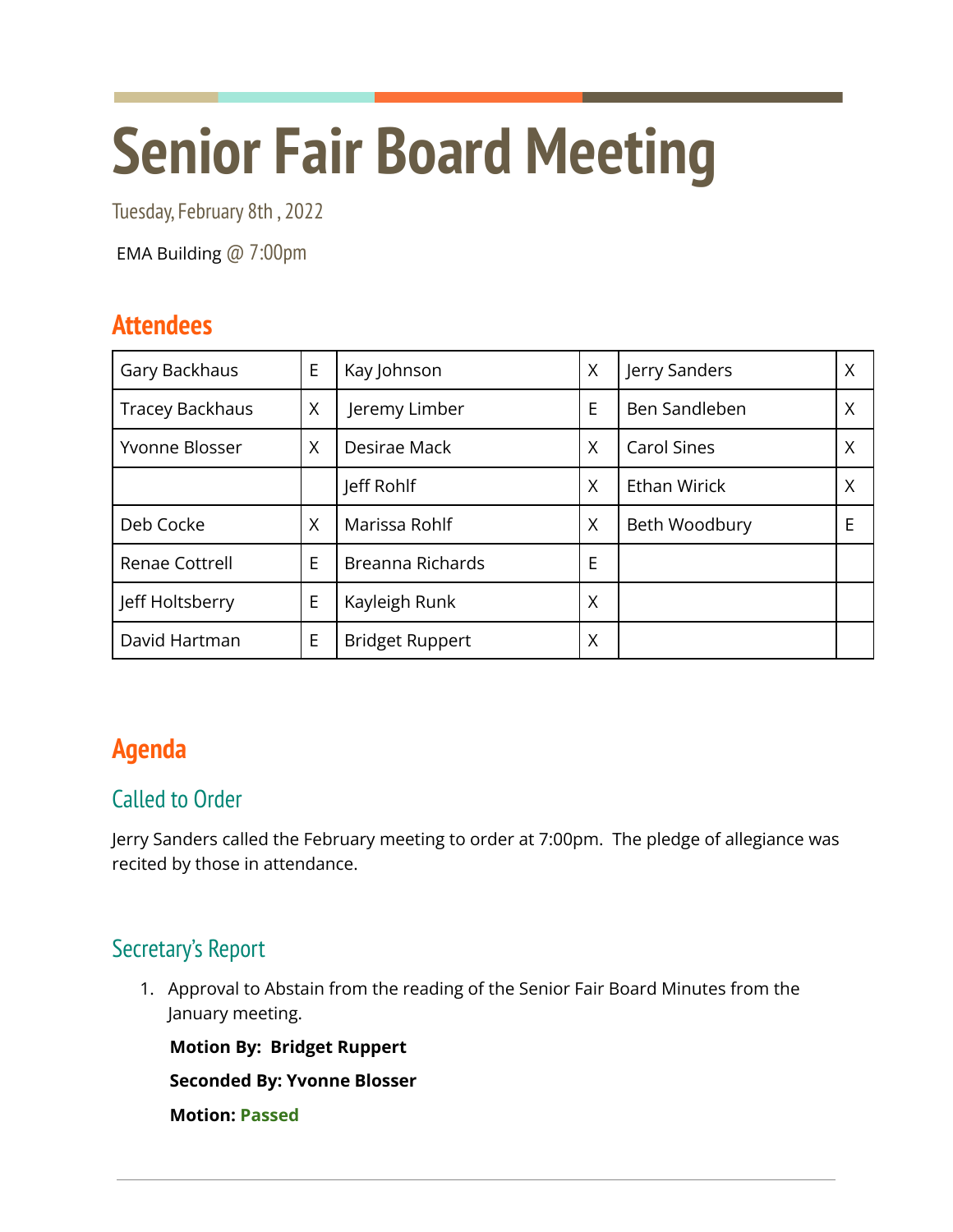2. Motion to approve the minutes from the January meeting.

**Motion By: Desirae Mack Seconded By: Tracey Backhaus Motion: Passed**.

## Financial Report

- 1. Doors have been billed for the rabbit barn and the mower shed. Still waiting on a bill for a couple more.
- 2. **Motion By : Yvonne Blosser :** Approve the treasures report as reported **Seconded By: Tracey Backhaus Motion Passed**.
- 3. **Motion By:Deb Cocke :** Approve to pay the bill for the month of February **Seconded By: Carol Sines Motion Passed.**
- **4. Motion By:**

**Seconded By:**

**Motion Passed**

## Correspondence:

1. None

#### Guests:

- 1. Deputies office (nothing)
- 2. Teresa
	- a. Goat Clinic April 10th at 2:00pm
	- b. Livestock committee 22nd 6:30pm at the extension office

#### Committees:

- 1. Deb needs help deciding what we want to do for entertainment on Saturday and Sunday.
- 2. All committees that had stuff to go over met before the meeting.

## Old Business

- 1. Audit
- 2. Capital Improvement Grant for \$5,000 for the track.
- 3. Craft Show June 12th Jr and Sr will have food trucks, balloons and face painting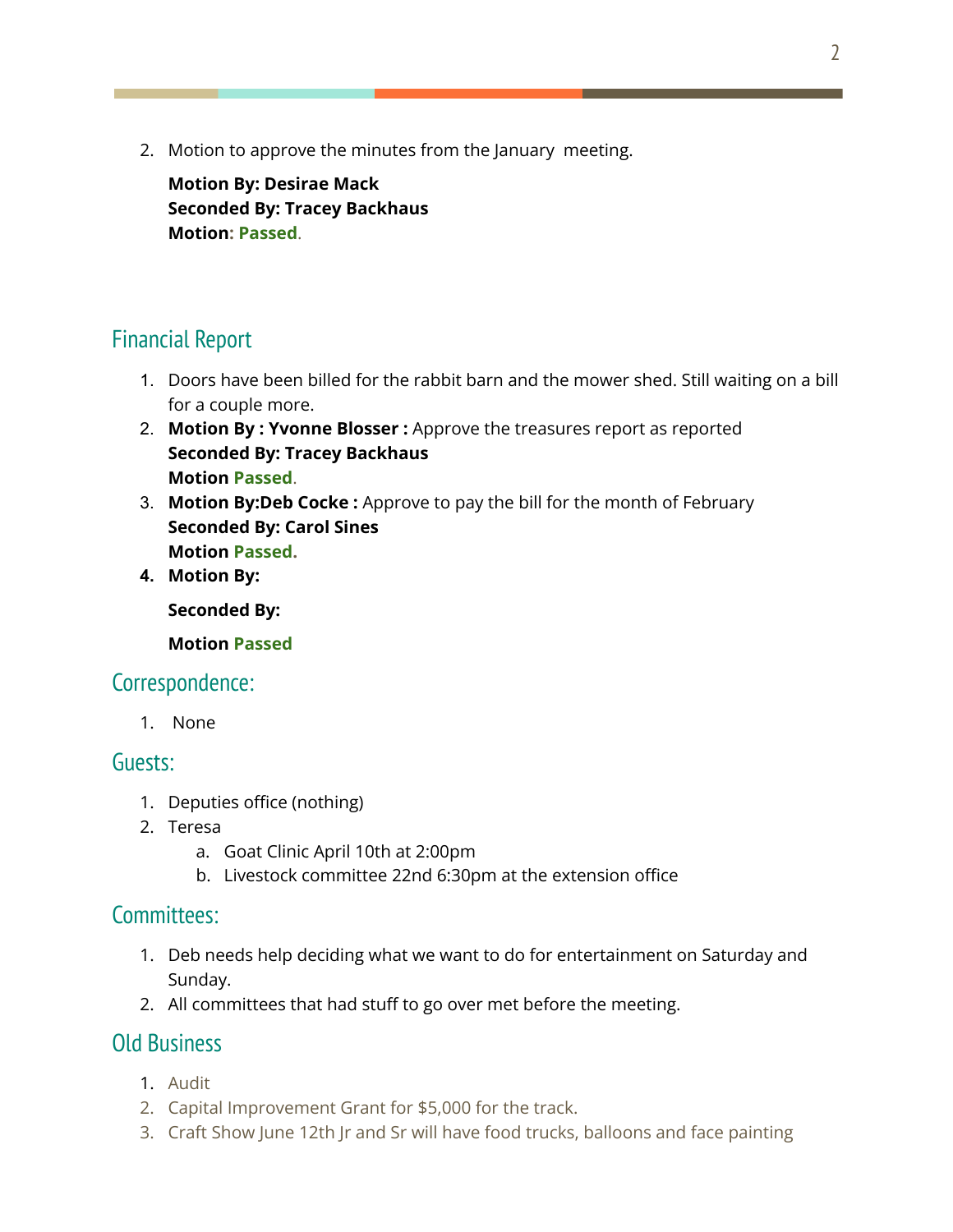#### New Business

- 1. Fair Tab- got an estimate for doing 10,000 tabs 60 pages would be around \$8,000 or if we did a book form around 140 pages would cost \$1.10 a copy.
- 2. New Board Member: Tyler Woodbury. Carol will contact him letting him know that if he is interested in being on the board he needs to send a letter or come to a meeting.
- 3. Alexis Sprow is interested in being on Auxiliary.
- 4. Frontier Power Line Damage
- 5. Benches for the grounds
	- a. Wooden Benches \$150 and Plastic benches around \$400-\$500
- 6. Update winter storage fees to \$10.00 a lineal foot
- 7. Update campers for venders to \$150.00 from \$120.00
- 8. Demo Derby grandstand \$15.00
- 9. Demo Derby infield \$20.00
- 10. Handicap golf carts \$30.00
- 11. Campground to \$200.00
- 12. Multipurpose building rental to \$450.00 and \$50.00 deposit
- 13. Fairground Garage Sales June 3rd and 4th \$20-\$25 a spot and a contract for them to clean there spots up after the event or they will be a fee
- 14. **Motion By: Kay Johnson : To have a Craft show with the Jr. Fairboard on June 12th**

**Seconded: Ethan Wirick Motion Passed**.

15. **Motion By: Tracey Backhaus : To keep going forward with doing a new fair tab. Seconded By: Ethan Wirick**

**Motion: Passed**

**16. Motion By: Carol Sines: To approve the changes listed above to the Ag Rentals and Fees**

**Seconded By: Tracey Backhaus**

**Motion: Passed**

17. **Motion By: Yvonne Blosser: To have a fairground garage sale charging \$20-\$25 a spot. Sign a contract for them to clean there items up after the event or they will be feed**

**Seconded By: Kayleigh Runk**

**Motion: Passed**

18. **Motion By:**

**Seconded By:**